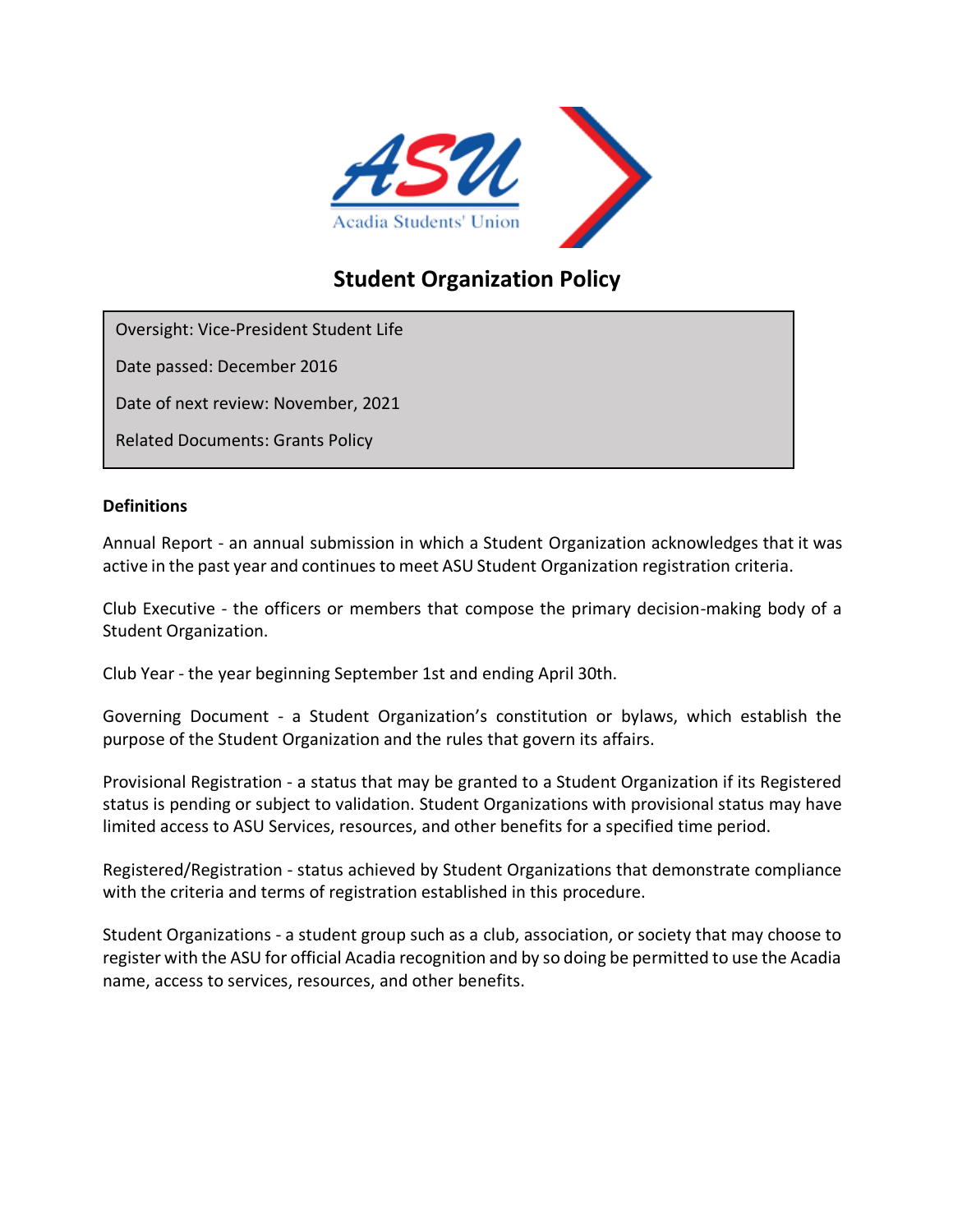## **Purpose:**

The purpose of this procedure is to:

(a) Provide clarity regarding the ASU's relationship with Student Organizations;

(b) Outline the criteria for Student Organizations to obtain Registered Status with the ASU;

(c) Outline the terms by which Registered Student Organizations may access ASU services, resources, and other benefits.

## **Scope:**

All ASU officials and ratified Student Organizations.

## **Statement:**

- 1. The ASU believes that Student Organizations can add value to the student experience. In accordance with this, the ASU encourages the formation of sustainable and financially responsible Student Organizations that practice good governance and create an inclusive, respectful, and fun environment forstudents.
- 2. The views and activities of any registered Student Organization shall not necessarily represent the views of the ASU or current Elected or Appointed Officials.
- 3. Criteria for Registering Student Organizations

3.1 At the discretion of the Student Life Committee, a Student Organization may be Registered with the ASU if it can demonstrate that it fulfills the following criteria:

3.1.1 Student Organizations must consist of 15 members, two-thirds of whom must be Union Members;

3.1.2 All Club Executive members must be Union Members;

3.1.3 The Student Organization's mandate or objectives must promote the general welfare of students at Acadia University;

3.1.4 Membership in the Student Organization must be open to all Union Members;

3.1.5 The Student Organization operates according to a complete and properly ratified Governing Document;

3.1.6 The Student Organization has submitted a completed Registered Club Agreement in the proper form;

3.2 The ASU shall not Register a Student Organization that:

3.2.1 Intends to restrict membership or participation based on grounds of discrimination protected under the Canadian Human Rights Act or the Nova Scotia Human Rights Act;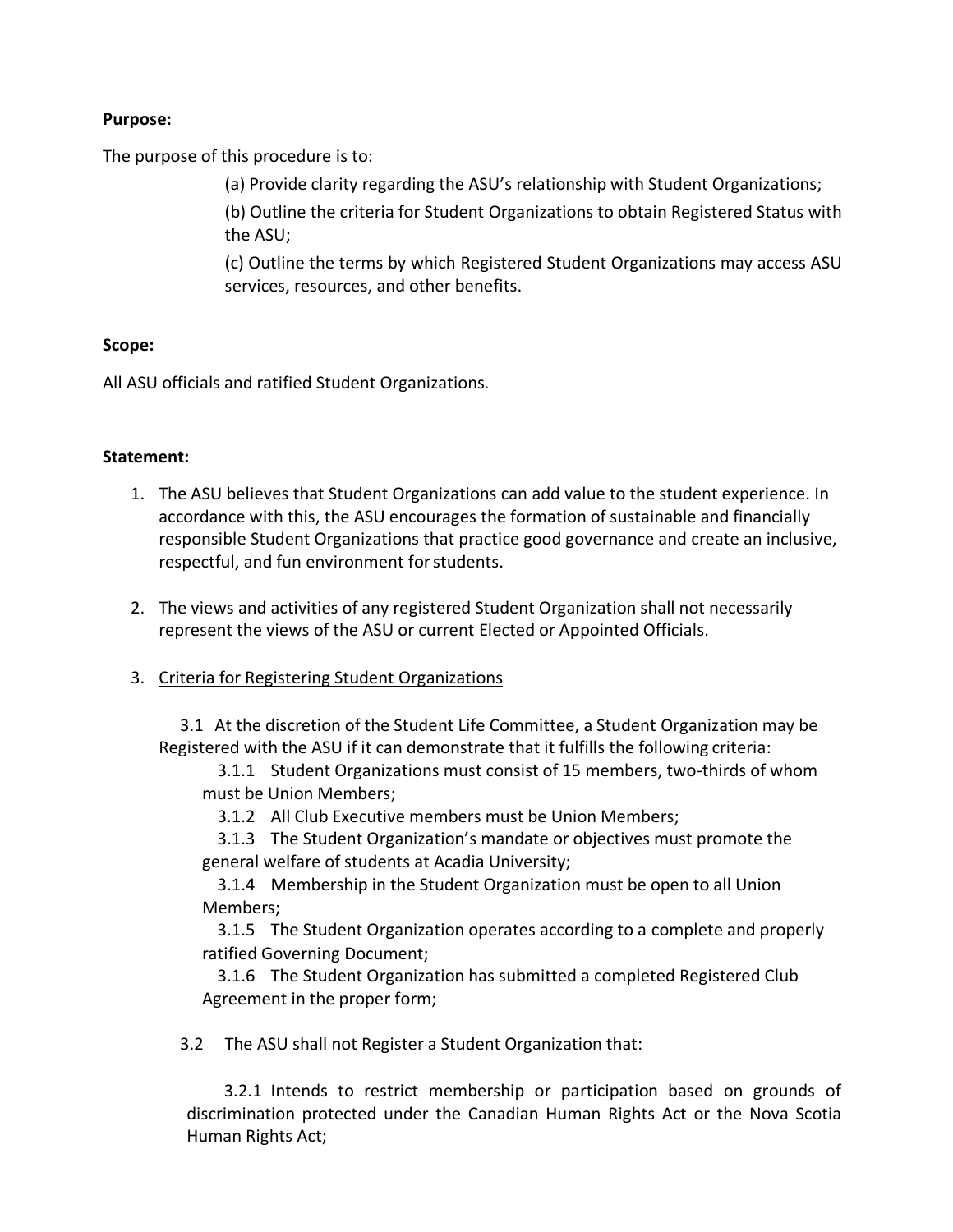3.2.2 Is perceived to substantially duplicate the name, mandate, objectives, or activities of an existing Registered Student Organization;

3.2.3 Is perceived to substantially duplicate the name, mandate, objectives, or activities of an ASU program or service;

3.2.4 Has or intends to violate ASU or Acadia University policies and procedures;

3.2.5 Has or intends to violate federal, provincial, or municipal legislation;

3.2.6 Exists to solicit political financial contributions for partisan activities; or

3.2.7 Exists to fulfill a short-term, time limited mandate.

### 4. Terms of Registration

4.1 The ASU Student Life Committee may deny, revoke, or temporarily suspend a Student Organization's Registered status or access to ASU services and resources if the Student Organization:

4.1.1 Fails to meet requirements outlined in Union Policy;

4.1.2 Fails to submit an insurance fee form, or pay the prescribed insurance fee in a timely manner (if applicable);

4.1.3 Fails to pay for goods or services provided by the ASU within the prescribed time period for payment;

4.1.4 Fails to submit an event proposal form in a timely manner;

4.1.5 Fails to collect or submit waivers when notified by the ASU of a requirement to do so;

4.1.6 Fails to pay for repairs or replacement of ASU or Acadia University property, for which any of its members are responsible for damage, either through willful action or negligence;

4.1.7 Applies for or receives funding or services on behalf of another party; or

4.1.8 Applies for or receives funding or services by falsifying or omitting relevant information;

4.1.9 Fails to report income.

### 5. Internal Autonomy

5.1 The ASU recognizes Student Organizations provided they comply with:

5.1.1Their own Governance Documents; and

5.1.2ASU policies and procedures.